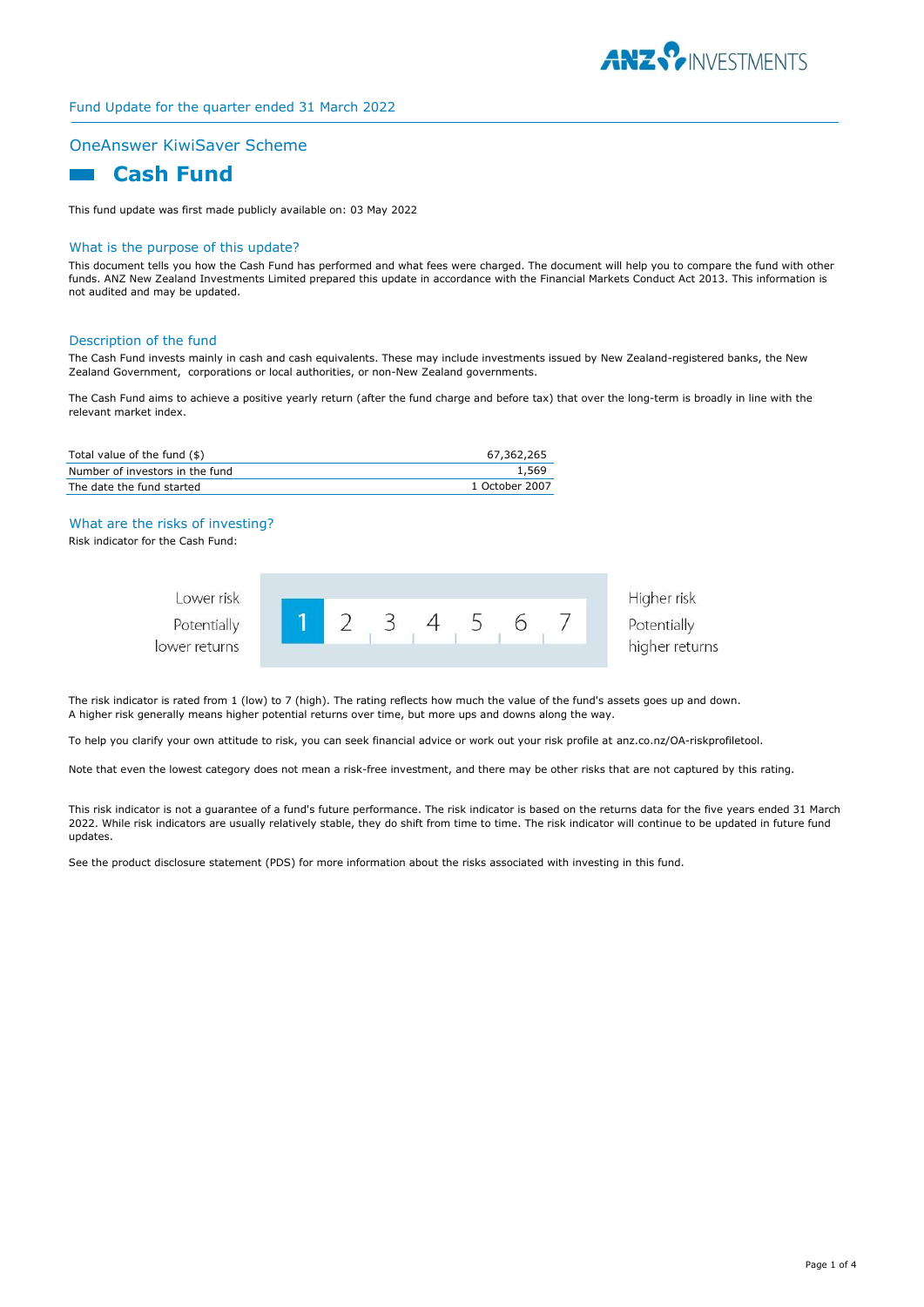# How has the fund performed?

|                                               | Average over past<br>five years | Past year |  |
|-----------------------------------------------|---------------------------------|-----------|--|
| Annual return                                 |                                 |           |  |
| (after deductions for charges and tax)        | 1.08%                           | 0.43%     |  |
| Annual return                                 |                                 |           |  |
| (after deductions for charges but before tax) | 1.51%                           | 0.59%     |  |
| Market index annual return                    |                                 |           |  |
| (reflects no deduction for charges and tax)   | 1.28%                           | 0.55%     |  |

The market index annual return shows the return of the S&P/NZX Bank Bills 90 Day Index.

Additional information about the market index is available in the statement of investment policy and objectives on the offer register at www.discloseregister.companiesoffice.govt.nz.



## **Annual return graph**

This shows the return after fund charges and tax for each of the last 10 years ending 31 March. The last bar shows the average annual return for the last 10 years, up to 31 March 2022.

**Important:** This does not tell you how the fund will perform in the future.

Returns in this update are after tax at the highest prescribed investor rate (PIR) of tax for an individual New Zealand resident. Your tax may be lower.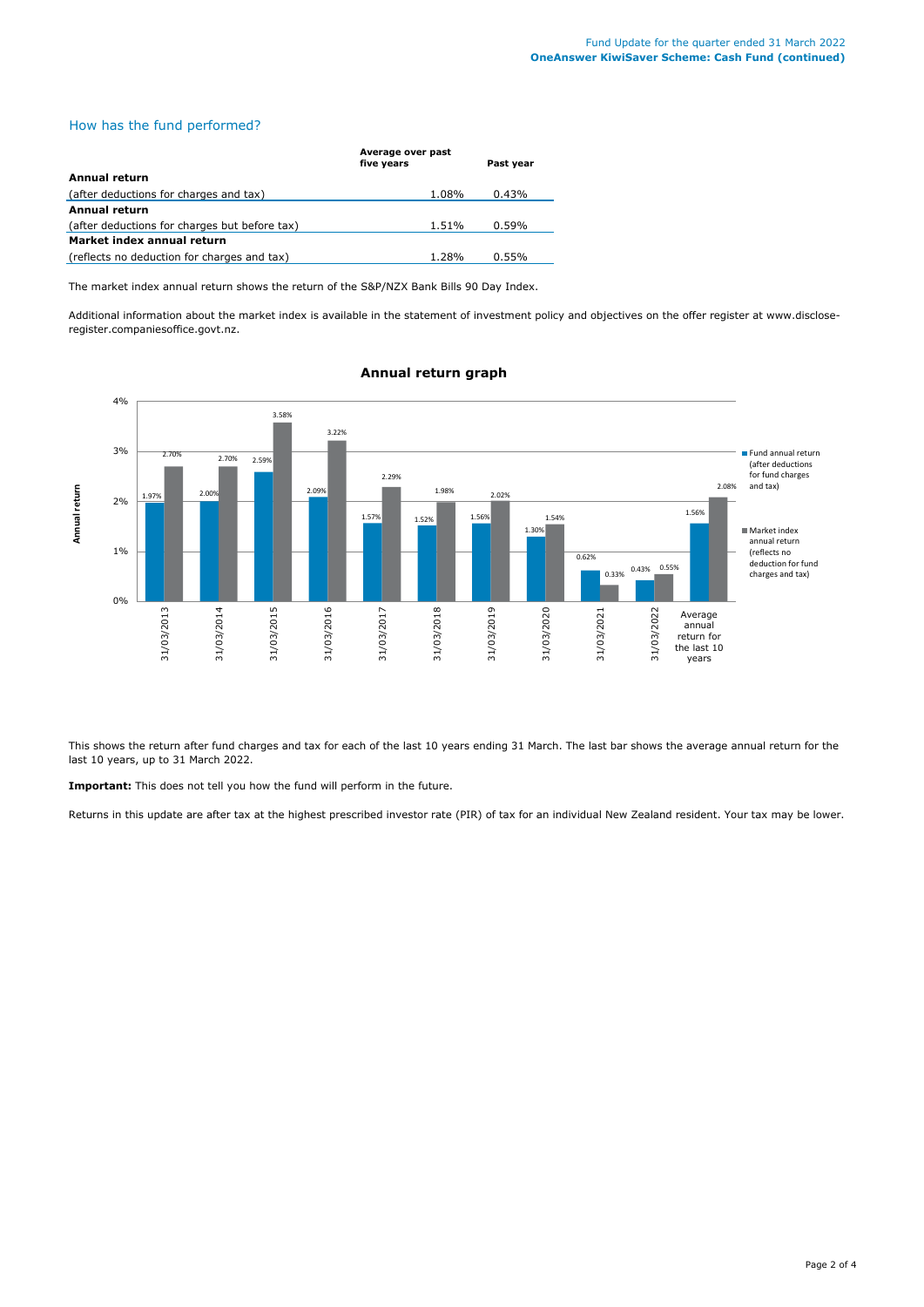### What fees are investors charged?

Investors in the Cash Fund are charged fund charges. In the year to 31 March 2021 these were:

|                                             | % of net asset value       |
|---------------------------------------------|----------------------------|
| Total fund charges <sup>1</sup>             | 0.23%                      |
| Which are made up of:                       |                            |
| Total management and administration charges | 0.23%                      |
| Including:                                  |                            |
| Manager's basic fee                         | 0.19%                      |
| Other management and administration charges | 0.04%                      |
| Total performance based fees                | $0.00\%$                   |
|                                             |                            |
|                                             |                            |
|                                             | Dollar amount per investor |
| <b>Other charges</b>                        |                            |

Membership fee<sup>2</sup>

Investors are not currently charged individual action fees for specific actions or decisions (for example, for withdrawing from or switching funds). See the PDS for more information about Scheme fees.

\$18

Small differences in fees and charges can have a big impact on your investment over the long term.

### Example of how this applies to an investor

Sarah had \$10,000 in the fund at the start of the year and did not make any further contributions. At the end of the year, Sarah received a return after fund charges were deducted of \$43 (that is 0.43% of her initial \$10,000). Sarah also paid \$9.00 in other charges. This gives Sarah a total return after tax of \$34.00 for the year.

# What does the fund invest in?

#### **Actual investment mix<sup>3</sup> Target investment mix<sup>3</sup>**

This shows the types of assets that the fund invests in. This shows the mix of assets that the fund generally intends to invest in.